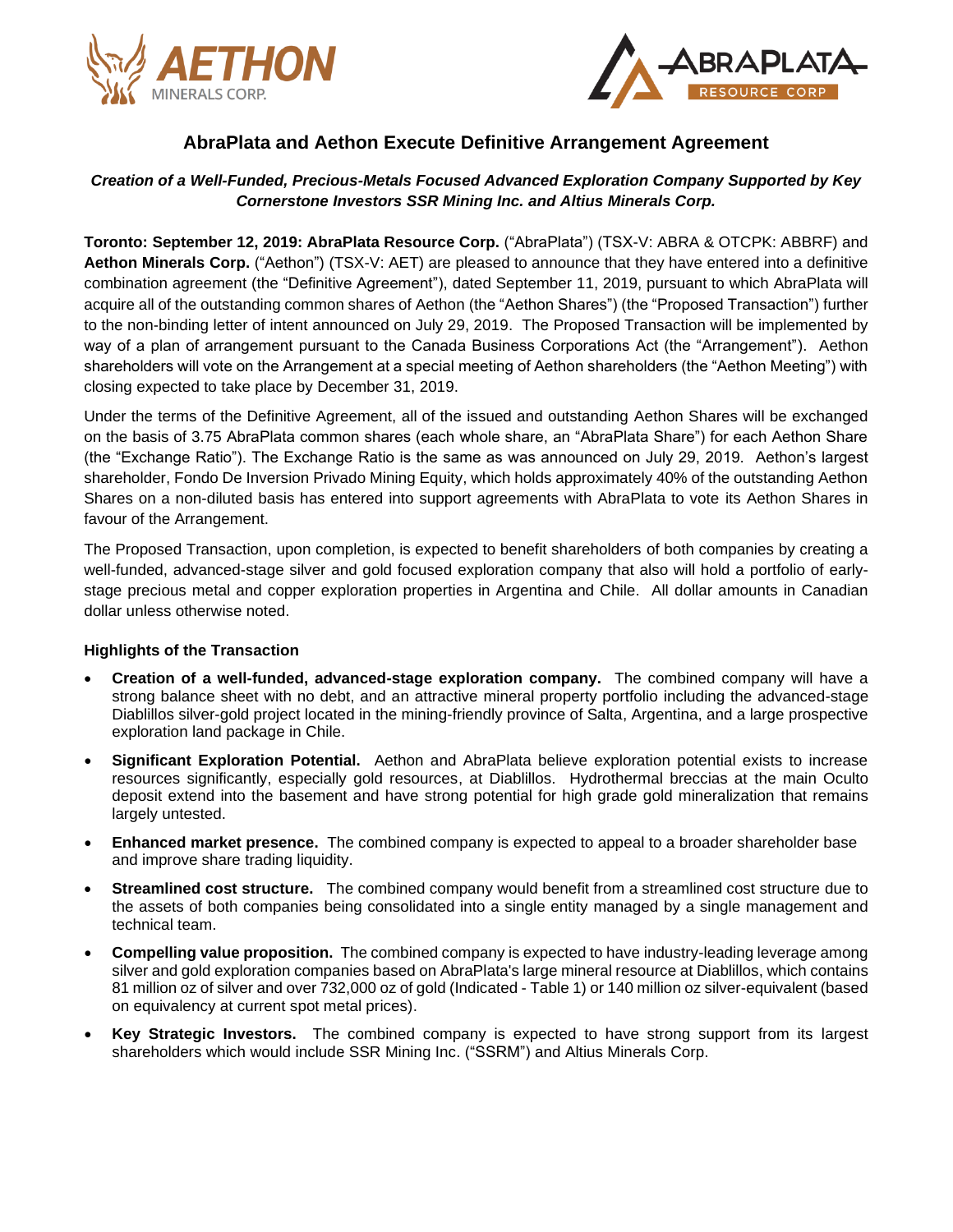| <b>Category</b>        | Deposit         | Tonnage<br>(000t) | Ag<br>(g/t) | Au<br>(g/t) | <b>Contained Ag</b><br>(000 oz Ag) | <b>Contained Au</b><br>(000 oz Au) |
|------------------------|-----------------|-------------------|-------------|-------------|------------------------------------|------------------------------------|
| Indicated              | Oculto          | 26,850            | 93.0        | 0.85        | 80,300                             | 732                                |
| Indicated              | Fantasma        | 200               | 98.3        |             | 650                                |                                    |
| <b>Total Indicated</b> |                 | 27,100            | 93.1        | 0.84        | 80,940                             | 732                                |
| Inferred               | <b>Oculto</b>   | 1,000             | 46.8        | 0.89        | 1,510                              | 29                                 |
| Inferred               | <b>Fantasma</b> | 80                | 75.3        |             | 190                                |                                    |
| <b>Total Inferred</b>  |                 | 1,100             | 48.8        | 0.83        | 1,690                              | 29                                 |

# **Table 1: AbraPlata - Diablillos Mineral Resource Estimates (April 2018)**

Notes:

1. Full details of the mineral resource estimates can be found in a report by RPA Inc. titled "Technical Report on the Diablillos Project, Salta Province, Argentina" dated April 16, 2018. This report can be found under AbraPlata's profile on www.SEDAR.com.

2. CIM definitions were followed for Mineral Resources.

3. Mineral Resources are estimated at a cut off grade of 40 g/t AgEq for Oculto and 40 g/t Ag for Fantasma.

4. Mineral Resources are estimated using long-term metal prices of US\$1,500/oz Au and US\$23/oz Ag.

5. Average bulk density is 2.22 t/m3 for the Indicated category and 2.29 t/m3 for Inferred for Oculto and 2.00 t/m3 for both Indicated and Inferred categories for Fantasma.

6. The estimate was constrained by pit shells for both Oculto and Fantasma

## **Benefits to AbraPlata Shareholders**

- Securing funding to facilitate the advancement of the Diablillos project by conducting a comprehensive drilling program and, if warranted, the preparation of an underground preliminary economic assessment due to Aethon's cash position (\$3.2 million at June 30, 2019).
- Gaining exposure to Aethon's large and prospective land position in Chile, which includes the Arcas project for which an Earn-In with Option to Joint Venture agreement was recently executed with a subsidiary of the Rio Tinto Group (see Aethon press release dated September 11, 2019).
- Expertise provided by Aethon's executive management team, and adding Altius Minerals as a strategic cornerstone shareholder.
- Favourable renegotiation of the Diablillos property payment terms with SSRM.

## **Benefits to Aethon Shareholders**

- Receiving a significant premium to the Aethon share price prior to the announcement of the transaction and resulting in increased trading liquidity and capital markets exposure.
- Exposure to an advanced-stage, silver-gold exploration project containing an existing Indicated mineral resource of 81 million oz of silver and 732,000 oz of gold, as a result of more than US\$35 milion worth of historical exploration expenditures.
- Immediate exploration upside with potential for a gold rich zone extending into the basement of the existing Oculto deposit on the Diablillos property.
- Board of directors with extensive knowledge of Argentina and the Diablillos project, and adding SSRM as a strategic cornerstone shareholder.
- Continued exposure to the exploration upside potential from the combined companies' properties.

## **Terms of the Definitive Agreement**

The execution of the Definitive Agreement follows the announcement by way of a joint press release dated July 29, 2019 that AbraPlata and Aethon had entered into a non-binding letter of intent in respect of a proposed merger between the two companies. AbraPlata and Aethon are parties dealing at arm's length. There are no finder's fees payable in association with the Proposed Transaction.

Pursuant to the Arrangement, AbraPlata will issue approximately 103.6 million AbraPlata Shares to Aethon shareholders, and Aethon and AbraPlata shareholders will own approximately 52% and 48% of the combined entity, respectively, prior to the issuance of additional shares to SSRM in exchange for certain key concessions outlined further below. This represents a premium of 42% to Aethon's 10-day VWAP as of July 26, 2019.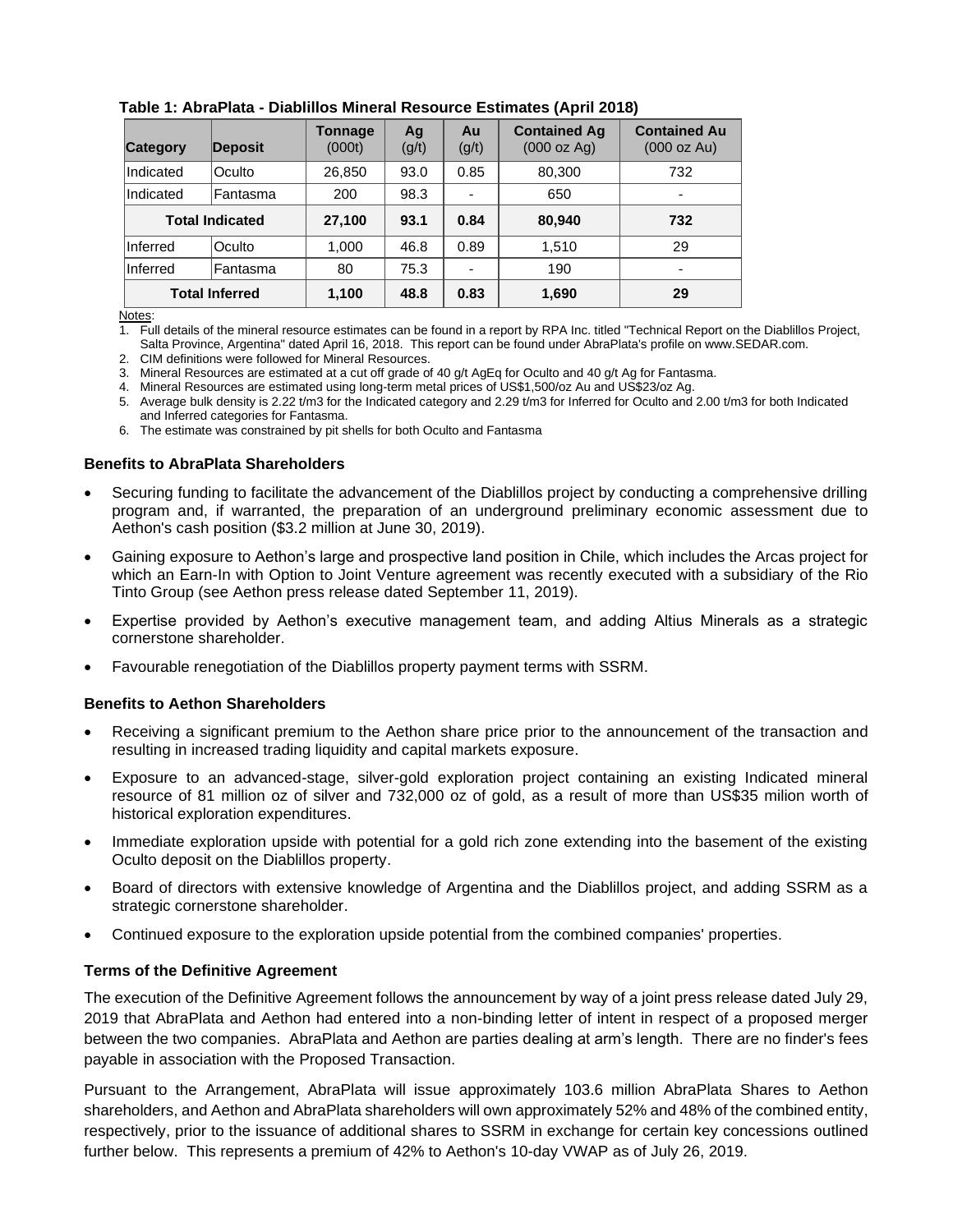Subject to TSX Venture Exchange (the "TSX-V") and any other required regulatory authority approval, outstanding Aethon options and warrants will be exercisable in accordance with their terms into AbraPlata Shares at the Exchange Ratio until their expiry date.

Implementation of the Arrangement is subject to approval by at least two-thirds of the votes cast by all Aethon shareholders at the Aethon Meeting. In addition to shareholder approval, completion of the Arrangement is subject to the receipt of court and regulatory approvals, including stock exchange approvals, as well as certain other closing conditions customary in transactions of this nature.

The Arrangement Agreement contains customary non-solicitation provisions and both parties have agreed for the payment of a break fee of \$250,000, in the event that either party terminates the Arrangement under certain prescribed circumstances, including termination in connection with pursuing an alternative transaction.

SSRM, the original vendor of the Diablillos property to AbraPlata, has indicated its intention to support the Proposed Transaction and, subject to its completion, to agree to defer the Diablillos property payments of US\$5 million, currently due by November 1, 2019, and US\$7 million, currently due by November 1, 2021, by up to three years and nine months and waive all remaining advance royalty payments (totaling US\$750,000). As consideration for the payment concessions, SSRM will receive upon closing of the Proposed Transaction and subject to TSX-V approval (i), the greater of (a) 24.15 million common shares in AbraPlata, and (b) such number of common shares in AbraPlata that results in SSRM owning 17.65% of the issued and outstanding common shares in AbraPlata after taking into account the closing of the Proposed Transaction but excluding any common shares of AbraPlata issued in a financing transaction the proceeds of which are used to fund the potential \$200,000 payment to SSRM or for general corporate purposes (the "Enlarged AbraPlata Share Capital") and (ii) the payment, to be decided by AbraPlata, of either \$200,000 or the issuance of such number of common shares in AbraPlata that results in SSRM owning 19.9% of the Enlarged AbraPlata Share Capital.

AbraPlata currently has approximately 96.7 million common shares issued and outstanding. Following the Proposed Transaction and the issuance of 24.15 million common shares to SSRM, AbraPlata will be expected to have approximately 224.4 million common shares issued and outstanding.

Full details of the Arrangement will be included in the management information circular to be filed with regulatory authorities and mailed to the Aethon shareholders in accordance with applicable securities laws. The record date for the Aethon Meeting will be announced in the near future.

# **Board Recommendation**

The board of directors of Aethon (the "Aethon Board"), following a review of the terms and conditions of the Arrangement Agreement and consideration of a number of factors, has unanimously determined that the Arrangement is in the best interests of Aethon shareholders and is fair, from a financial point of view, to Aethon shareholders and will recommend that Aethon shareholders vote in favour of the Proposed Transaction.

Prior to the execution of the Arrangement Agreement, Red Cloud Klondike Strike Inc. provided an opinion that, based upon and subject to the assumptions, limitations and qualifications in such opinion, the consideration to be received by Aethon shareholders is fair, from a financial point of view, to Aethon shareholders. A copy of the fairness opinion will also be included in the Aethon management information circular.

The board of directors of AbraPlata has unanimously approved the Proposed Transaction.

# **Management Team and Board of Directors**

Upon closing of the Proposed Transaction, the combined company will continue under the name of AbraPlata Resource Corp. and will be led by Aethon's current executive management team, with Mr. John Miniotis being appointed as the President and Chief Executive Officer. Upon closing of the Proposed Transaction, the Board of Directors of AbraPlata will be re-constituted to consist of the following six directors:

- Robert Bruggeman (Non-Executive Chairman)
- Hernan Zaballa
- John DeCooman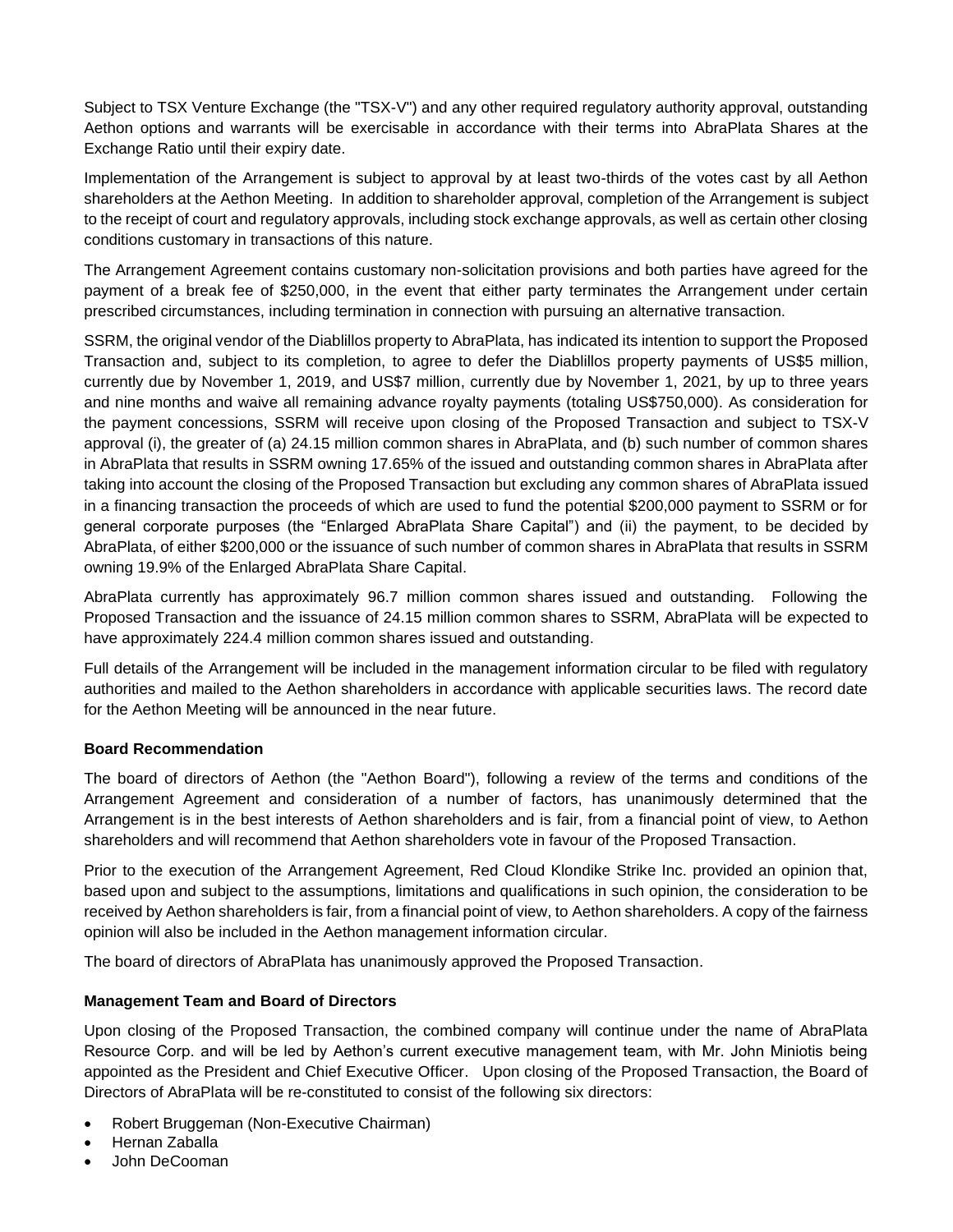- Jens Mayer
- Sam Leung
- Flora Wood

#### **Aethon Delisting and SEDAR**

If the Arrangement is completed, the Aethon Shares will be delisted from the TSX-V. A copy of the Definitive Agreement will be available under the respective issuer profiles of Aethon and AbraPlata on SEDAR at [www.sedar.com.](http://www.sedar.com/)

#### **Advisors Counsel**

MLT Aikins LLP is acting as AbraPlata's legal advisor. Red Cloud Klondike Strike Inc. is acting as financial advisor to the Board of Directors of Aethon. Dentons Canada LLP is acting as Aethon's legal advisor.

## **Qualified Persons**

All scientific and technical information in this news release has been approved by Willem Fuchter, PhD PGeo, director of AbraPlata Resource Corp. and a qualified person as defined by National Instrument 43-101.

#### **About Aethon Minerals**

Aethon Minerals is a mineral exploration company focused on creating shareholder value. Aethon has a large prospective land position consisting of over 100,000 hectares along prolific mining belts located in the Antofagasta and Maricunga regions of northern Chile. Aethon believes it is uniquely positioned for growth and is actively pursuing selective exploration-stage growth opportunities. Aethon is based in Toronto, Canada, and is listed on the TSX-V under the symbol "AET".

#### **About AbraPlata**

AbraPlata is focused on exploring and advancing its flagship Diablillos silver-gold property. In addition, AbraPlata owns the highly prospective Cerro Amarillo property with its cluster of five mineralized Cu-(Mo-Au) porphyry intrusions located in a mining camp hosting the behemoth El Teniente, Los Bronces, and Los Pelambres porphyry Cu-Mo deposits. As well, AbraPlata is exploring Aguas Perdidas, its wholly owned Patagonia-style epithermal Au-Ag property. AbraPlata is based in Vancouver, Canada, and is listed on the TSX-V under the symbol "ABRA".

For further information please contact:

| John Miniotis                   | Rob Bruggeman                   |
|---------------------------------|---------------------------------|
| Interim Chief Executive Officer | Interim Chief Executive Officer |
| Aethon Minerals Corp.           | AbraPlata Resource Corp.        |
| jminiotis@aethonminerals.com    | rob@abraplata.com               |
| Tel: 416-306-8334               | Tel: +1 416-884-3556            |

Neither the TSX Venture Exchange nor its Regulation Services Provider (as that term is defined in the policies of *the TSX Venture Exchange) accepts responsibility for the adequacy or accuracy of this news release.*

This press release contains "forward -looking information" within the meaning of applicable Canadian securities laws. Any statements that express or involve discussions with respect to predictions, expectations, beliefs, plans, projections, objectives, assumptions or future events or performance (often, but not always, identified by words or phrases such as "believes", "anticipates", "expects", "is expected", "scheduled", "estimates", "pending", "intends", "plans", "forecasts", "targets", or "hopes", or variations of such words and phrases or statements that certain actions, events or results "may", "could", "would", "will", "should" "might", "will be taken", or "occur" and similar expressions) are not statements of historical fact and may be forward-looking statements. Forward-looking information herein includes, but is not limited to, statements that address activities, events or developments that Aethon and AbraPlata expect or anticipate will or may occur in the future, including statements with respect to the Proposed Transaction and the likelihood that the Proposed Transaction will be consummated on the terms and timeline provided herein or at all, the benefits of the Proposed Transaction to AbraPlata and Aethon and the receipt of all required approvals including, without limitation, the Aethon shareholders and applicable regulatory, court and stock exchanges.

In respect of the forward-looking statements and information concerning the likelihood that the Proposed Transaction will be consummated and the anticipated benefits of the completion of the Proposed Transaction, Aethon and AbraPlata have provided such statements and information in reliance on certain assumptions that they each believe are reasonable at this time, including assumptions as to the ability of the parties to receive, in a timely